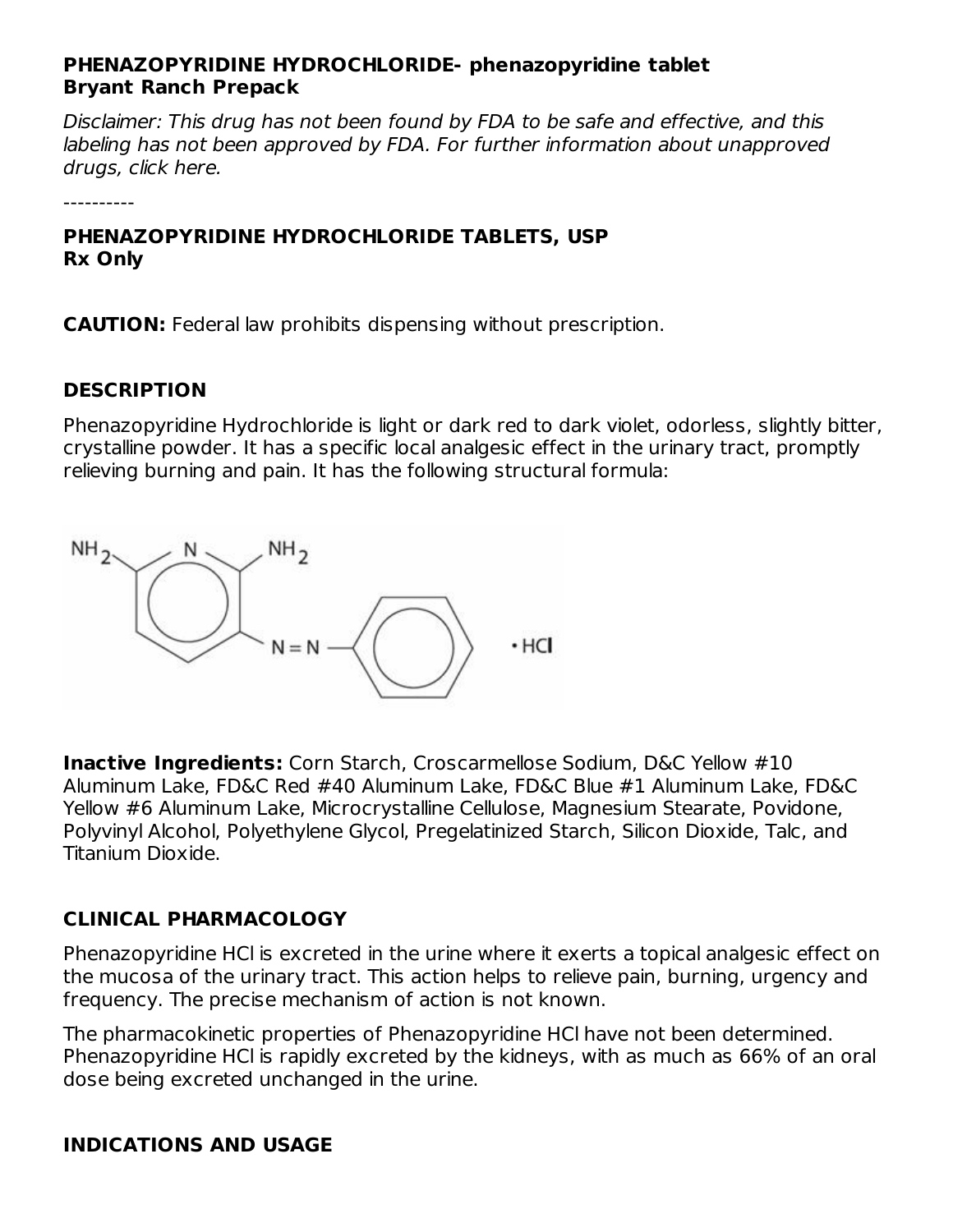Phenazopyridine HCl is indicated for the symptomatic relief of pain, burning, urgency, frequency, and other discomforts arising from irritation of the lower urinary tract mucosa caused by infection, trauma, surgery, endoscopic procedures, or the passage of sounds or catheters. The use of Phenazopyridine HCl for relief of symptoms should not delay definitive diagnosis and treatment of causative conditions. Because it provides only symptomatic relief, prompt appropriate treatment of the cause of pain must be instituted and Phenazopyridine HCl should be discontinued when symptoms are controlled.

The analgesic action may reduce or eliminate the need for systemic analgesics or narcotics. It is, however, compatible with antibacterial therapy and can help to relieve pain and discomfort during the interval before antibacterial therapy controls the infection. Treatment of a urinary tract infection with Phenazopyridine HCl should not exceed 2 days because there is a lack of evidence that the combined administration of Phenazopyridine HCl and an antibacterial provides greater benefit than administration of the antibacterial alone after 2 days. (See DOSAGE AND ADMINISTRATION section.)

# **CONTRAINDICATIONS**

Phenazopyridine HCl should not be used in patients who have previously exhibited hypersensitivity to it. The use of Phenazopyridine HCl is contraindicated in patients with renal insufficiency.

### **ADVERSE REACTIONS**

Headache, rash, pruritus and occasional gastrointestinal disturbance. An anaphylactoidlike reaction has been described. Methemoglobinemia, hemolytic anemia, renal and hepatic toxicity have been reported, usually at overdosage levels (see OVERDOSAGE Section).

#### **PRECAUTIONS**

**General:** A yellowish tinge of the skin or sclera may indicate accumulation due to impaired renal excretion and the need to discontinue therapy. The decline in renal function associated with advanced age should be kept in mind.

NOTE: Patients should be informed that Phenazopyridine HCl produces a reddish-orange discoloration of the urine and may stain fabric. Staining of contact lenses has been reported.

**Laboratory Test Interaction:** Due to its properties as an azo dye, Phenazopyridine HCl may interfere with urinalysis based on spectrometry or color reactions.

**Carcinogenesis, Mutagenesis, Impairment of Fertility:** Long-term administration of Phenazopyridine HCl has induced neoplasia in rats (large intestine) and mice (liver).

Although no association between Phenazopyridine HCl and human neoplasia has been reported, adequate epidemiological studies along these lines have not been conducted.

**Pregnancy Category B:** Reproduction studies have been performed in rats at doses up to 50 mg/kg/day and have revealed no evidence of impaired fertility or harm to the fetus due to Phenazopyridine HCl. There are, however, no adequate and well controlled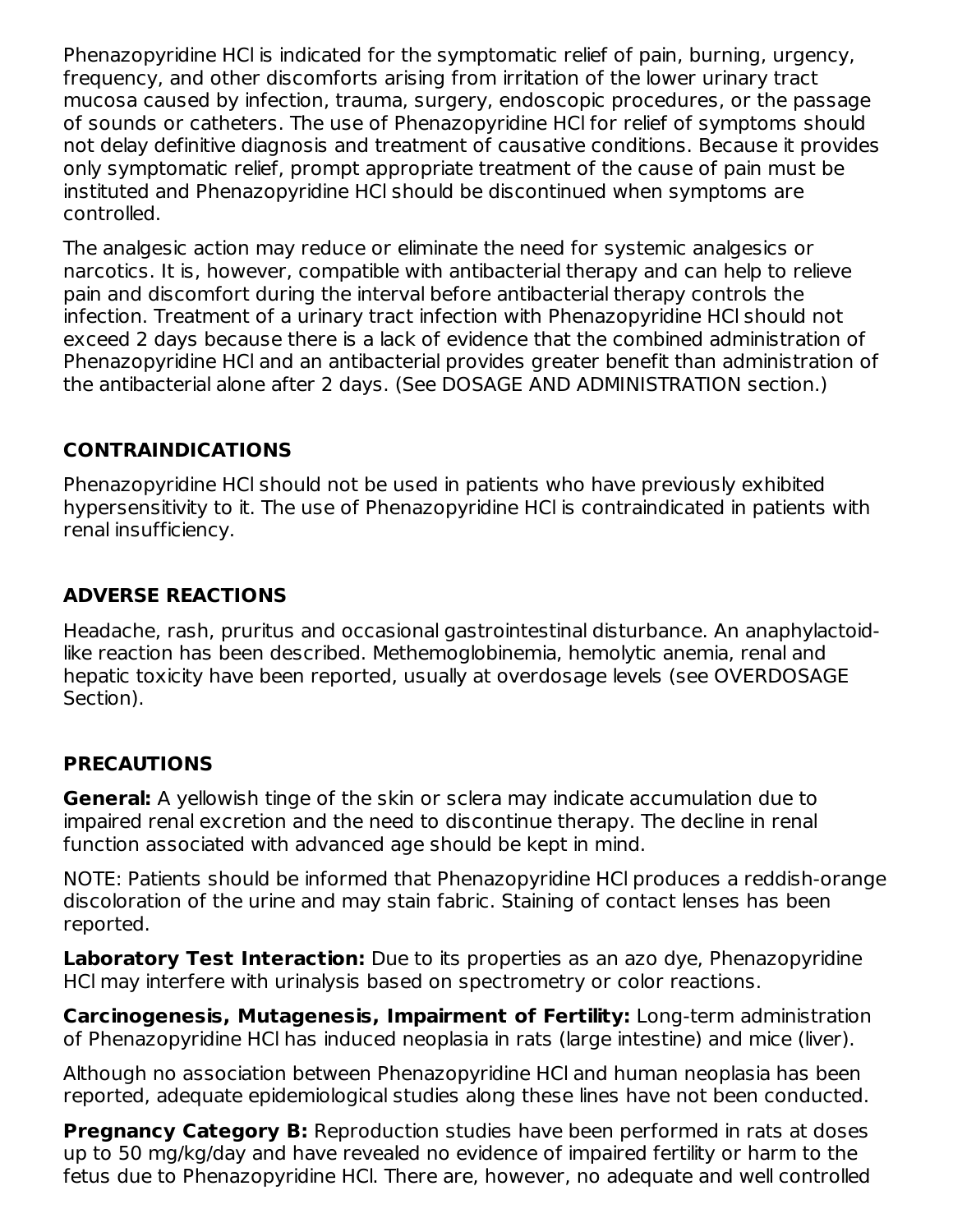studies in pregnant women. Because animal reproduction studies are not always predictive of human response, this drug should be used during pregnancy only if clearly needed.

**Nursing mothers:** No information is available on the appearance of Phenazopyridine HCl, or its metabolites in human milk.

## **DOSAGE AND ADMINISTRATION**

100 mg Tablets: Average adult dosage is two tablets 3 times a day after meals.

200 mg Tablets: Average adult dosage is one tablet 3 times a day after meals.

When used concomitantly with an antibacterial agent for the treatment of a urinary tract infection, the administration of Phenazopyridine HCl should not exceed 2 days.

# **OVERDOSAGE**

Exceeding the recommended dose in patients with good renal function or administering the usual dose to patients with impaired renal function (common in elderly patients) may lead to increased serum levels and toxic reactions. Methemoglobinemia generally follows a massive, acute overdose. Methylene blue, 1 to 2 mg/kg/body weight intravenously or ascorbic acid 100 to 200 mg given orally should cause prompt reduction of the methemoglobinemia and disappearance of the cyanosis which is an aid in diagnosis. Oxidative Heinz body hemolytic anemia may also occur, and "bite cells" (degmacytes) may be present in a chronic overdosage situation. Red blood cell G-6-PD deficiency may predispose to hemolysis. Renal and hepatic impairment and occasional failure, usually due to hypersensitivity, may also occur.

# **HOW SUPPLIED**

200 mg Tablets: Supplied in bottles of 10ct - (NDC: 63629-8986-1)

Appearance: Reddish-brown, round, film coated tablets debossed "612" on one side and plain on the other.

**DISPENSE** contents with a child-resistant closure (as required) and in a tight container as defined in the USP.

**STORE** at 20° to 25°C (68° to 77°F) with excursions permitted to 15° to 30°C (59° to 86°F) [See USP Controlled Room Temperature].

Manufactured by: ECI Pharmaceuticals, LLC Fort Lauderdale, FL 33309

Rev. 03-2020

#### **Phenazopyridine Hydrochloride 200 mg #10**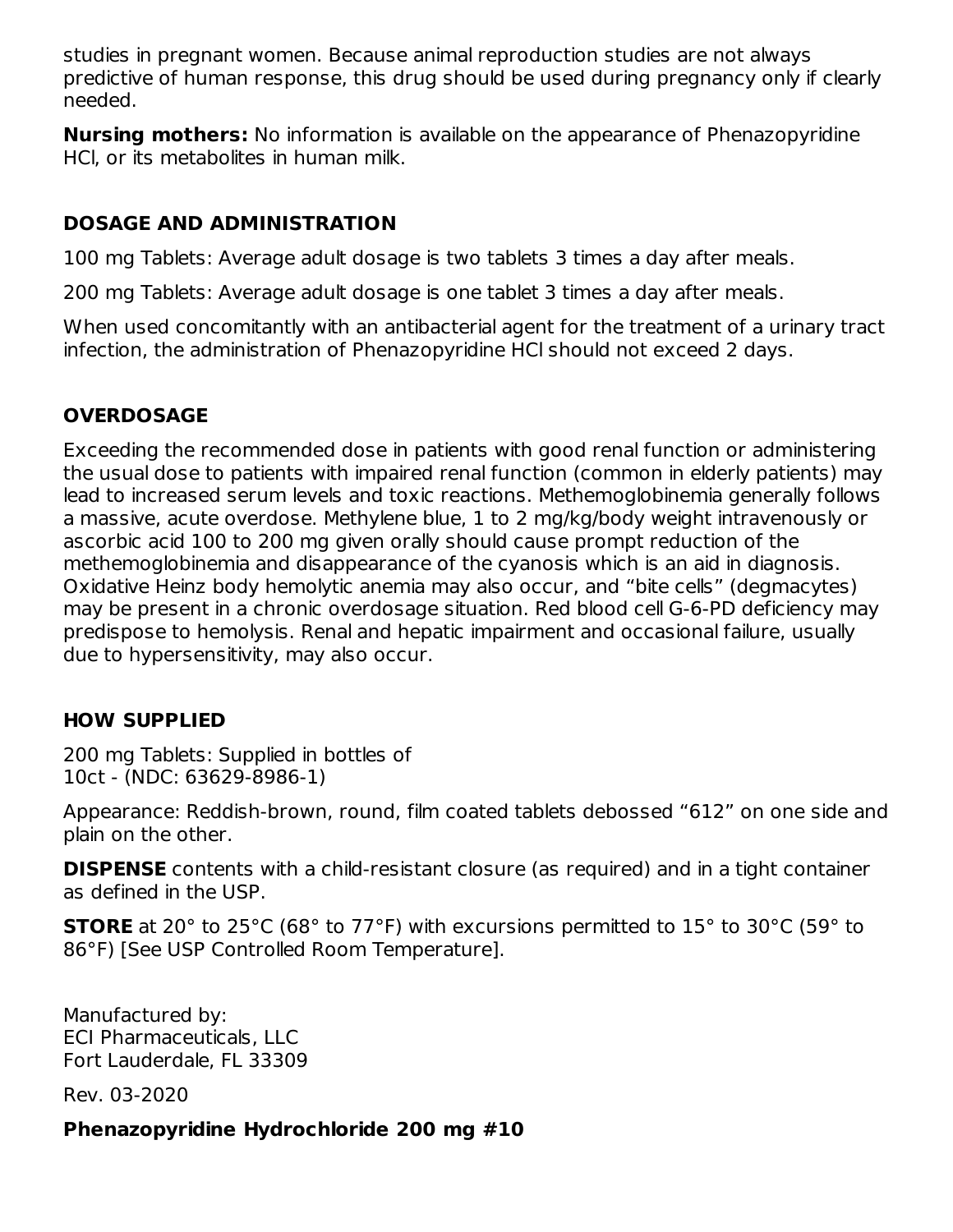

Repackaged by:<br>Bryant Ranch Prepack, Inc.<br>Burbank, CA 91504 USA

Manufactured by:<br>ECI Pharmaceuticals, LLC<br>Fort Lauderdale, FL 33309

Each tablet contains: Phenazopyridine Hydrochloride, USP 200 mg

Keep this and all medication out of the reach of children.

Store at 20° to 25°C (68° to 77°F); excursions permitted to 15° to 30°C (59° to 86°F) [See USP Controlled Room Temperature].

Dispense contents with child-resistant closure (as required) and in a tight container as defined in the USP.



# **PHENAZOPYRIDINE HYDROCHLORIDE**

phenazopyridine tablet

| <b>HUMAN PRESCRIPTION</b><br>DRUG                                                         | <b>Item Code</b><br>612)<br>(Source) |                          |  |                                          |                           |  |  |
|-------------------------------------------------------------------------------------------|--------------------------------------|--------------------------|--|------------------------------------------|---------------------------|--|--|
| ORAL                                                                                      |                                      |                          |  |                                          |                           |  |  |
|                                                                                           |                                      |                          |  |                                          |                           |  |  |
| <b>Active Ingredient/Active Moiety</b>                                                    |                                      |                          |  |                                          |                           |  |  |
| <b>Ingredient Name</b>                                                                    |                                      | <b>Basis of Strength</b> |  | <b>Strength</b>                          |                           |  |  |
| PHENAZOPYRIDINE HYDROCHLORIDE (UNII: 0EWG668W17)<br>(PHENAZ OPYRIDINE - UNII: K2J09EMJ52) |                                      |                          |  |                                          | 200 mg                    |  |  |
|                                                                                           |                                      |                          |  |                                          |                           |  |  |
| <b>Inactive Ingredients</b>                                                               |                                      |                          |  |                                          |                           |  |  |
| <b>Ingredient Name</b>                                                                    |                                      |                          |  |                                          | <b>Strength</b>           |  |  |
| STARCH, CORN (UNII: 08232NY3SJ)                                                           |                                      |                          |  |                                          |                           |  |  |
| <b>CROSCARMELLOSE SODIUM (UNII: M280L1HH48)</b>                                           |                                      |                          |  |                                          |                           |  |  |
| D&C YELLOW NO. 10 (UNII: 35SW5USQ3G)                                                      |                                      |                          |  |                                          |                           |  |  |
| FD&C RED NO. 40 (UNII: WZB9127XOA)                                                        |                                      |                          |  |                                          |                           |  |  |
| FD&C BLUE NO. 1 (UNII: H3R47K3TBD)                                                        |                                      |                          |  |                                          |                           |  |  |
| FD&C YELLOW NO. 6 (UNII: H77VEI93A8)                                                      |                                      |                          |  |                                          |                           |  |  |
| MICROCRYSTALLINE CELLULOSE (UNII: OP1R32D61U)                                             |                                      |                          |  |                                          |                           |  |  |
| MAGNESIUM STEARATE (UNII: 70097M6I30)                                                     |                                      |                          |  |                                          |                           |  |  |
| <b>POVIDONE, UNSPECIFIED (UNII: FZ989GH94E)</b>                                           |                                      |                          |  |                                          |                           |  |  |
| POLYVINYL ALCOHOL, UNSPECIFIED (UNII: 532B59J990)                                         |                                      |                          |  |                                          |                           |  |  |
| POLYETHYLENE GLYCOL, UNSPECIFIED (UNII: 3WQ0SDWIA)                                        |                                      |                          |  |                                          |                           |  |  |
| <b>SILICON DIOXIDE (UNII: ETJ7Z6XBU4)</b>                                                 |                                      |                          |  |                                          |                           |  |  |
|                                                                                           |                                      |                          |  | PHENAZ OPYRIDINE<br><b>HYDROCHLORIDE</b> | NDC:63629-8986(NDC:51293- |  |  |

**TALC** (UNII: 7SEV7J4R1U)

**TITANIUM DIOXIDE** (UNII: 15FIX9V2JP)